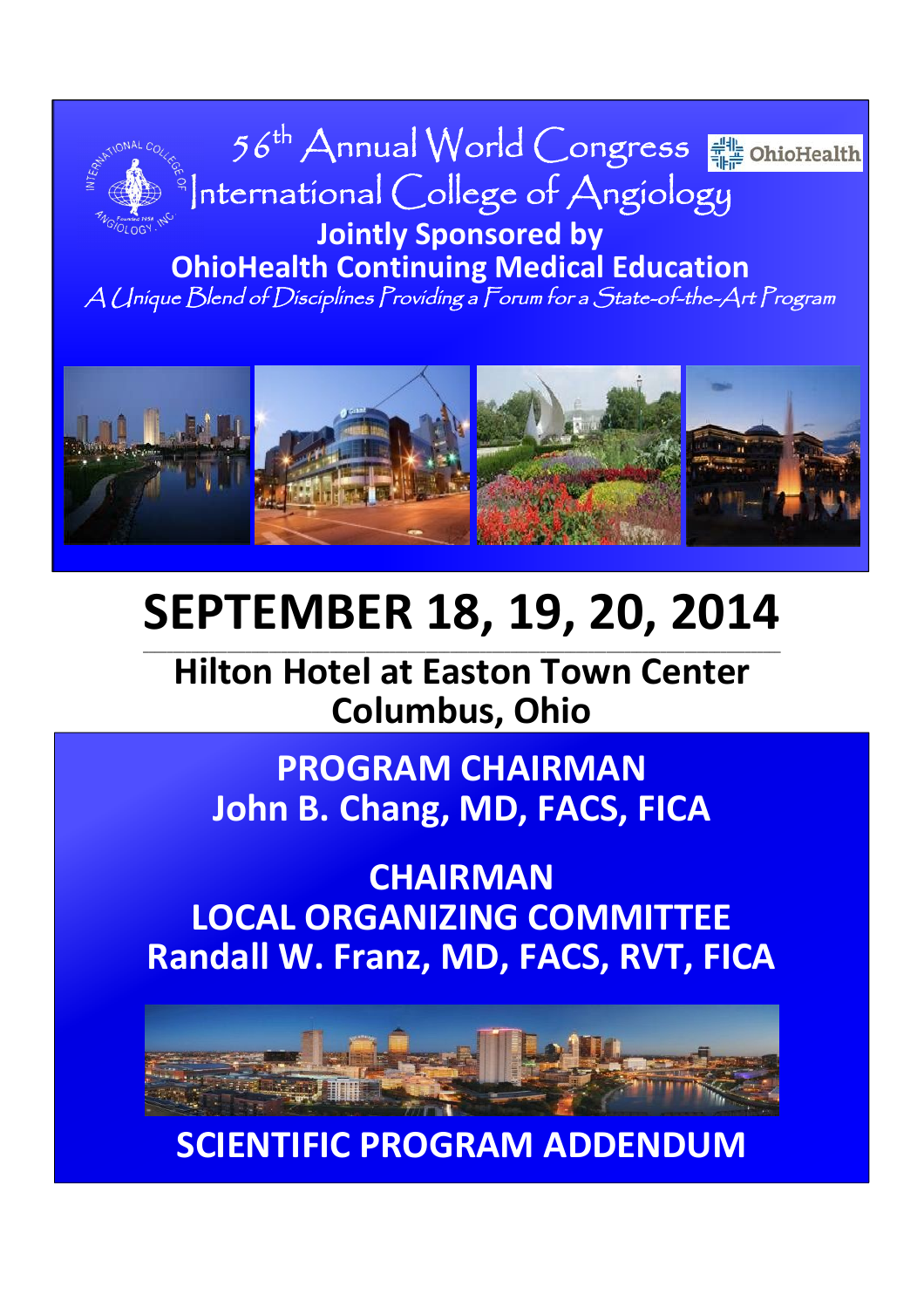

## **International College of Angiology Scientific Committee**

Responsible for review and selection of all scientific papers pro-offered for the Annual World Congress within budgetary and space limitations, and for the organization of special symposia and workshops.

> **Kailash Prasad, M.D., Ph.D., Chairman** Saskatoon, Canada

#### **Scientific Committee Co-Chairpersons**

**Pertti T. Aarnio, M.D., Ph.D.** Pori, Finland **John D. Corson, M.B., Ch.B.** Albuquerque, New Mexico **John A. Elefteriades, M.D.** New Haven, Connecticut **Glenn R. Faust, M.D.** East Meadow, New York **L. Michael Graver, M.D.** New Hyde Park, New York **Karthikeshwar Kasirajan, M.D.** Boardman, Ohio **Choi-Keung Ng, M.D.** Innsbruck, Austria **Takao Ohki, M.D., Ph.D.** Tokyo, Japan **Edward Ross, M.D.** Indianapolis, Indiana **Sibu P. Saha, M.D., MBA** Lexington, Kentucky **Rajinder P. Sharma, M.D.** Detroit, Michigan **David N. Siegel, M.D.** New Hyde Park, New York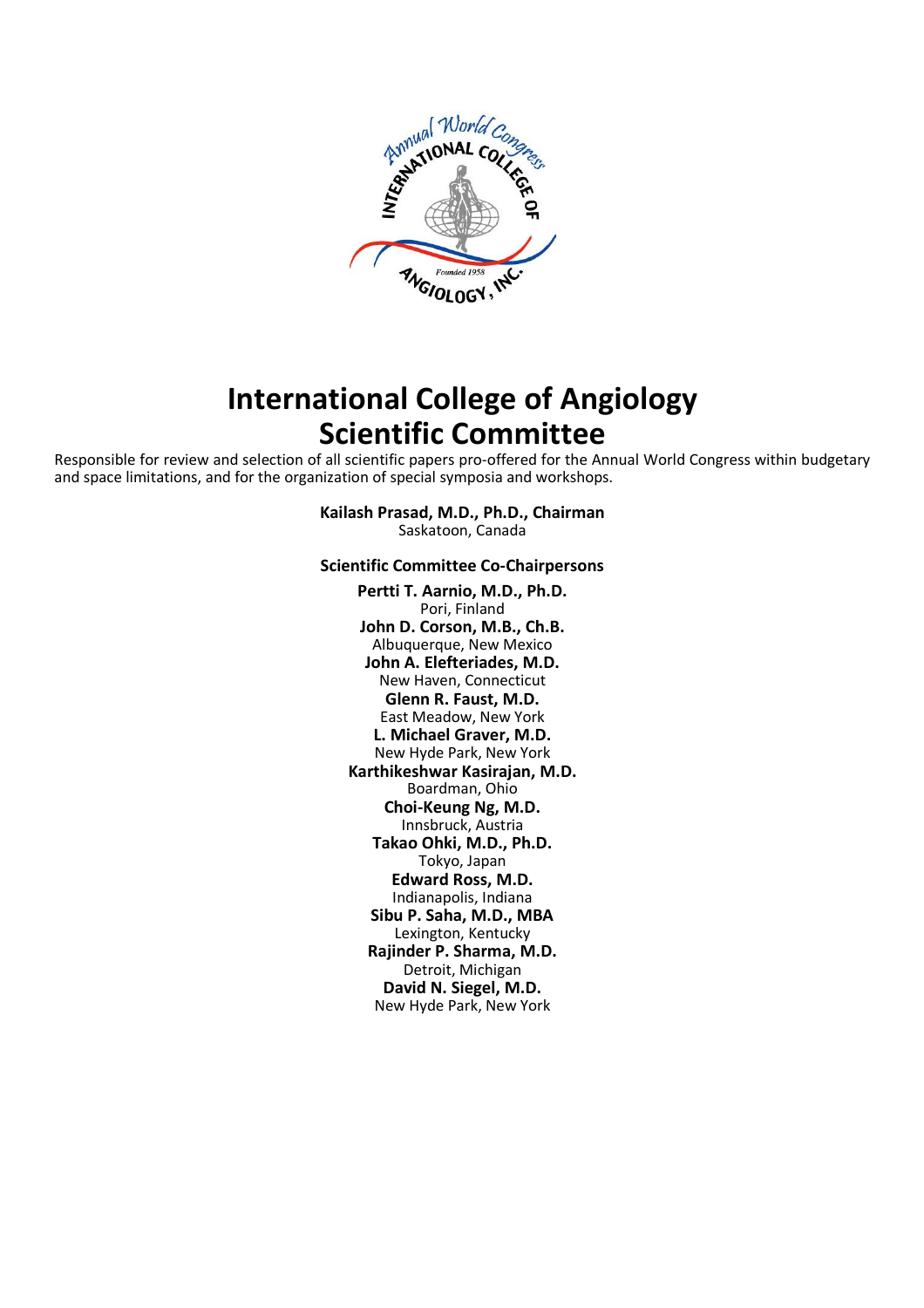## **Hilton Hotel at Easton Town Center Columbus, Ohio ▪ September 18-20, 2014**

#### **Speakers/Moderators/Planners Conflict of Interest Statements**

As a CME-accredited institution, OhioHealth must be in compliance with the ACCME Standards for Commercial Support. Therefore, any faculty making a presentation at a designated CME activity must disclose any financial interest or relationship they have with the manufacturers of any commercial products, as well as any investigational/unapproved use of a commercial product, that may be discussed in the educational presentation.

OhioHealth does not imply that such financial interest, relationship or unapproved use is inherently improper or that it would prevent the speaker from making a balanced presentation. However, we are required to disclose this information to all participants at any designated CME activity prior to the presentation so that the audience may form their own judgments about the presentations.

**Identified Conflicts of Interest:** The speakers below have indicated a financial interest/relationship with the following:

**Gary M. Ansel, MD** .............Advisory Board for 480 BioMed (fka Arsenal Medical), Atheromed, Atrium Medical, Ev3, Covidien, IDEV, Ostial Corporation, Vadis Wire Corp., Vatrix Medical and Veryan/Novate; Scientific Advisory Board for AngioSlide Ltd.; Consultant for Best Doctors, Biocardia, Biosensors, Bluegrass Vascular Technologies, Cardinal Health, Cordis Corporation, Daiichi Corporation, Enable, Endologix, Janssen Pharmaceuticals, Javelin Medical, Inc., Medtronic, Omnisonics, TriVascular, Upstream Peripheral Technologies, and Vascular Dynamics, Inc.; Consultant and Advisory Board for Reflow Medical, Inc.; Advisory Board and Stockholder for Access Closure and Flexible Stenting Solutions; Consultant and Speakers Bureau for Lutonix; Research, Speakers Bureau, SSAB for Abbott/Guidant Vascular; Training, Speaker, Consultant for Bard; Salaried Board Member for VIVA Physicians, Inc.; Researcher for Boston Scientific, Cardiovascular Systems, Inc. and MEDRAD/Bayer; Researcher and Product Royalties for Cook, Inc.; Stockholder, ICON Interventional Systems, Inc.; Meeting Sponsorship from VIVA; Researcher, Speakers Bureau, Advisory Board for W.L. Gore; Product Royalties from WL Gore/Embolitech. ....................................................................................................................................................... **Ronald Budzik, MD** ...........................................On the Speaker's Bureau and a Consultant/Advisor for Stryker Neurovascular; On the Speaker's Bureau for Covidien Neurovascular John A. Elefteriades, MD................................Consultant, Advisor to Cryolife, Covidien and Datascope; Stock Ownership in Coolspine; Received a research grant from the National Marfan Foundation **Mark K. Eskandari, MD** ..............Consultant, Advisor to Endologix as a PEVAR course director, W.L. Gore as a TEVAR course director, Prairie Education and Research Cooperative (Bard) for service on the LEVANT 2 clinical events committee, Silk Road Medical, Inc. for service on the Roadster clinical events committee

**Randall W. Franz, MD, FACS, RVT** ..............................................................................................Consultant, Advisor to Boston Scientific **Vikram S. Kashyap, MD** ............... On the Steering Committee for a trial investigating MST-188 in the setting of Acute Limb Ischemia Raghu Kolluri, MD .............................. On the speaker's bureau and a consultant/advisor for Covidien; Consultant/Advisor for Arstasis **Joseph V. Lombardi, Sr., MD** .............................................. Consultant/Advisor and Recipient of a Research Grant from Cook Medical **Alan B. Lumsden, MD, ChB** ....................................Consultant and Advisor for Boston Scientific, Covidien and W.L. Gore & Associates **John A. Phillips, MD**...................................................... On the speaker's bureau for AstraZeneca, Cook Medical, Cordis and Endologix Darren B. Schneider, MD...............................Consultant/Advisor and Research Grant Recipient for Cook, Inc., W.L. Gore, and Bard; Consultant/Advisor for Boston Scientific, Cook Medical and Gore Medical. **Michael B. Silva, Jr., MD** ..........................................Institutional Training Grant from Abbott, TriVascular and W.L. Gore & Associates **Mitchel Silver, DO** ..............................................On the Speaker's Bureau for Bristol-Myers Squibb and Pfizer; Consultant/Advisor for Bayer/Boston Scientific **Bauer E. Sumpio, MD, PhD**.....................................................................................On the speaker's bureau for Janssen Pharmaceutica

All potential conflicts of interest listed above have been resolved by review of the presentation for evidence-based content, balance and absence of bias. All presentations were reviewed and approved.

The remaining speaker(s), moderator(s) and planner(s) have indicated that they do not have any financial interest or relationship with the manufacturers of any commercial products that may be discussed in this presentation.

Pertti Aarnio, MD, PhD, Elie D. Aboulafia, MD, MSc, RVT, RPVI, Dicky Aligheri, MD, Benedict Azucena, MD, Francine Baker, BS, Sylvester M. Black, MD, PhD, Geoffrey Blossom, MD, Annamarie Borja, MD, Richard Cambria, MD, Greg Campbell, BSRT(R), John B. Chang, MD, Gautham Chitragari, MBBS, Anthony J. Comerota, MD, Iwan Dakota, MD, PhD Kelly Dials, RN, MSN, NE-BC, CNRN, Dawnyel Donaldson, BSN, RN, CCRN, Otto O. Ettala, MD, Petr Hájek, MD, PhD, Pankaj K. Handa, MD, George L. Hines, MD, Norm Honecker, RN, Jill Lynch, BS, Gary L. Murray, MD, Otmar M. Pachinger, MD, Jodie Przybylski, MSN, RN, Kimnlyn N. Queen, MSN, CRA, FAHRA, SSBB, RT(R), CTMR, Edward Ross, MD, Denise M. Rossignol, BS, Sibu P. Saha, MD, MBA, Valerie Seus, MBA, BSIE, BSN, RN, CNOR, Sherif Y. Shalaby, MD, Rajinder P. Sharma, MD, Anne Marie Sims, MBA, Ismoyo Sunu, MD, PhD, Melissa Swallie, BSN, RN, PCCN, Tahir Tak, MD, PhD, Josef Veselka, MD, PhD, Thomas F. Whayne, Jr., MD, PhD, Michael K. Wiles, MBA, BSMT, Michael A. Winkler, MD, Malka Yahalom, MD, DSc, Wei Zhou, MD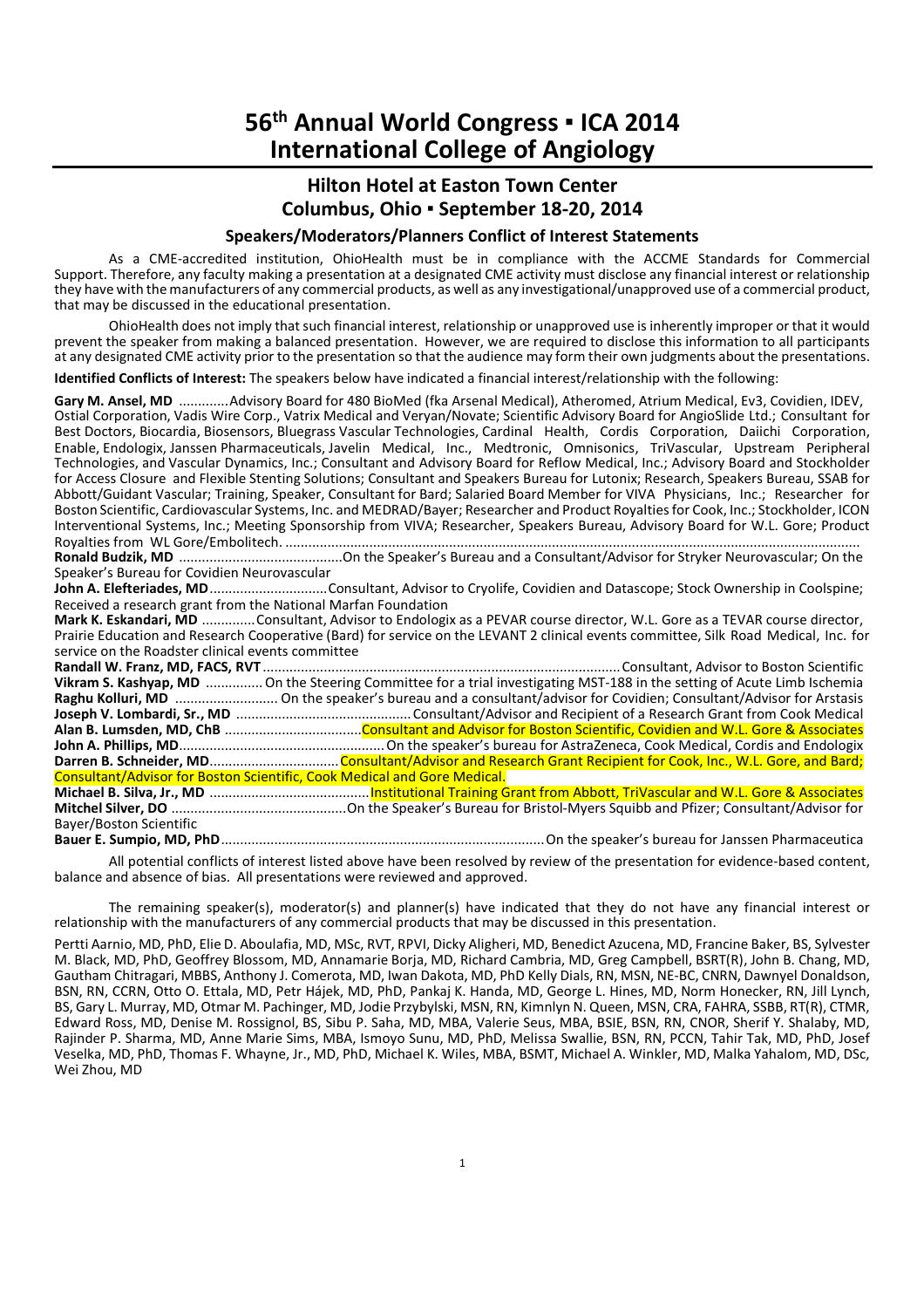| <b>ICA 2014 • SCIENTIFIC PROGRAM AT-A-GLANCE</b> |                                                                                                                                                                                 |                              |                                                                                                                                                                    |                                |                                                                                                                                                                                            |  |  |  |
|--------------------------------------------------|---------------------------------------------------------------------------------------------------------------------------------------------------------------------------------|------------------------------|--------------------------------------------------------------------------------------------------------------------------------------------------------------------|--------------------------------|--------------------------------------------------------------------------------------------------------------------------------------------------------------------------------------------|--|--|--|
| Thursday<br>September 18, 2014                   |                                                                                                                                                                                 | Friday<br>September 19, 2014 |                                                                                                                                                                    | Saturday<br>September 20, 2014 |                                                                                                                                                                                            |  |  |  |
| 8:00<br>8:15                                     | <b>Opening Ceremony</b><br><b>Opening Remarks</b>                                                                                                                               | 7:30<br>8:00                 | <b>Scientific Poster Presentations</b>                                                                                                                             | 7:30                           | Prof. Albert Senn Memorial Lecture<br><b>Complex Vascular Procedures</b><br>John B. Chang, MD                                                                                              |  |  |  |
| 8:15                                             | <b>ICA Honorary Fellow</b><br><b>Special Lecture</b><br>The Changing Tides of<br><b>Healthcare and How the</b><br><b>Affordable Care Act will</b><br><b>Impact Contemporary</b> | 7:30                         | <b>Comparison of Cardiac MRI and</b><br><b>Echocardiography Derived Ejection</b><br><b>Fraction in Doxorubicin-Induced</b><br>Cardiomyopathy<br>Tahir Tak, MD, PhD | 8:00                           | <b>Prof. Kailash Prasad Oration</b><br>Lecture<br><b>Health Care: A Challenge for</b><br>America<br>Sibu P. Saha, MD, MBA                                                                  |  |  |  |
|                                                  | <b>Surgical Practices</b><br>Michael B. Silva, Jr., MD                                                                                                                          | 7:37                         | <b>Venous Thromboembolism</b><br><b>Prophylaxis in Hospitalized Patients</b><br>at Tan Tock Seng Hospital,<br>Singapore<br>Pankaj K. Handa, MD                     | 8:30                           | Prof. John B. Chang Research<br><b>Achievement Award</b><br><b>Edward Ross, MD</b>                                                                                                         |  |  |  |
| 8:45<br>10:15                                    | <b>Lower Extremity Vascular</b><br>Disease-Current                                                                                                                              | 8:00<br>11:30                | <b>CEA and CAS</b>                                                                                                                                                 | 8:45<br>11:00                  | <b>Ongoing Controversies in Coronary</b><br><b>Revascularization and Clinical</b><br><b>Cardiology</b>                                                                                     |  |  |  |
|                                                  | Management-Medical,<br><b>Endovascular and Open</b><br><b>Procedures</b>                                                                                                        | 8:00                         | <b>Techniques of Carotid</b><br>Endarterectomy<br>John B. Chang, MD                                                                                                | 8:45                           | <b>Revascularization in Multi-vessel</b><br>CAD-PCI vs. CABG for Non-<br><b>Diabetic and Diabetic Patients</b><br>Otmar M. Pachinger                                                       |  |  |  |
| 8:45                                             | <b>Expanding the Use of</b><br><b>Covered Stents in</b><br><b>Contemporary Vascular</b><br><b>Practice</b>                                                                      | 8:30                         | <b>Assessing the Embolization</b><br><b>Potential of Carotid Plaque</b><br>Vikram Kashyap, MD                                                                      | 9:15                           | <b>Twenty-Years of Research on</b><br><b>Alcohol Septal Ablation for</b><br><b>Hypertrophic Obstructive</b><br>Cardiomyopathy<br>Joseph Veselka, MD, PhD                                   |  |  |  |
|                                                  | Michael B. Silva, Jr., MD                                                                                                                                                       | 9:00                         | <b>Timing of CEA after Acute Stroke</b><br>and TIA<br>Mark Eskandari, MD                                                                                           | 9:45                           | <b>Lipid Core Reduction after PCI</b>                                                                                                                                                      |  |  |  |
| 9:30                                             | Your Life on Drugs:<br><b>Treatment of Peripheral</b><br><b>Vascular Disease with</b><br><b>Chemically Covered Stents</b><br>and Balloons<br>Gary M. Ansel, MD                  | 9:30                         | "Stop the Stroke"-Emergent<br><b>Stroke Intervention</b><br>Ronald Budzik, MD                                                                                      |                                | Petr Hájek, MD, PhD                                                                                                                                                                        |  |  |  |
| 10:15<br>10:30                                   | <b>COFFEE BREAK</b>                                                                                                                                                             | 10:00<br>10:15               | <b>COFFEE BREAK</b>                                                                                                                                                | 10:15<br>10:30                 | <b>COFFEE BREAK</b>                                                                                                                                                                        |  |  |  |
| 10:30<br>12:00                                   | <b>Venous Disease Treatment</b>                                                                                                                                                 | 10:15                        | What are the Indications for Carotid<br><b>Endarterectomy and Carotid Artery</b><br><b>Stenting? Asymptomatic</b><br>Alan B. Lumsden, MD, ChB, RVT                 | 10:30                          | <b>Update on Carotid Stents</b><br>Josef Veselka, MD, PhD                                                                                                                                  |  |  |  |
| 10:30                                            | <b>Evolving Technologies in</b><br><b>Superficial Venous</b><br><b>Interventions</b><br>Raghu Kolluri, MD                                                                       | 11:00                        | Discussion on CEA vs. CAS in the<br><b>Management of Symptomatic and</b><br><b>Asymptomatic Carotid Artery</b><br><b>Stenosis</b><br>Alan B. Lumsden, MD, ChB, RVT | 11:00                          | Prof. John B. Chang Oration<br>Lecture<br><b>Autologus Stem Cells for Critical</b><br>Limb Ischemia<br>Randall W. Franz, MD                                                                |  |  |  |
| 11:15                                            | <b>Management of Acute and</b><br><b>Chronic Ileofemoral Venous</b><br><b>Occlusion</b><br>Anthony J. Comerota, MD                                                              | 11:30<br>12:00               | <b>Characterization of Inflow &amp;</b><br><b>Outflow Channels of Endoleaks by</b><br><b>Computed Tomographic</b><br>Angiography-Technical                         | 11:30<br>12:15                 | <b>Aortic Dissection Associated with</b><br><b>Cardiac Tamponade and Coronary</b><br><b>Malperfusion, Aortic Stenting and</b><br>Vein Thrombosis in CKD                                    |  |  |  |
|                                                  |                                                                                                                                                                                 |                              | <b>Considerations, Methods of</b><br><b>Interpretation and Clinical</b><br><b>Significance</b><br>Michael A. Winkler, MD                                           | 11:30                          | <b>Endovascular Aortic Stenting:</b><br><b>Indonesia's Experience</b><br>Iwan Dakota, MD, PhD                                                                                              |  |  |  |
| 12:00<br>1:00                                    | <b>LUNCHEON BREAK</b><br><b>Luncheon Lectures</b>                                                                                                                               | 12:00<br>1:00                | <b>LUNCHEON BREAK</b><br><b>ICA Annual Congress Presentations</b>                                                                                                  | 11:40                          | <b>Innominate Vein Thrombosis in</b><br><b>CKD with Routine Hemodialysis</b>                                                                                                               |  |  |  |
| 12:00                                            | <b>New Oral Anticoagulants: Are</b><br>they Game Changers for our<br>Patients?<br>Bauer E. Sumpio, MD, PhD                                                                      | 12:00<br>1:00                | 2015 Annual Congress Presentation<br>And<br>2016 Annual Congress Presentation                                                                                      | 11:50                          | Ismoyo Sunu, MD, PhD<br><b>Fatal and Rare Combination of</b><br><b>Type A Aortic Dissection,</b><br><b>Pericardial Tamponade and</b><br><b>Coronary Malperfusion</b><br>Dicky Aligheri, MD |  |  |  |
| 12:30<br>1:00                                    | <b>Peripheral Arterial Disease</b><br>and Pulmonary Embolism                                                                                                                    |                              |                                                                                                                                                                    | 12:15                          | <b>ICA Business Meeting</b><br>Vice Presidents, Officers, Scientific<br>Committee, Editors                                                                                                 |  |  |  |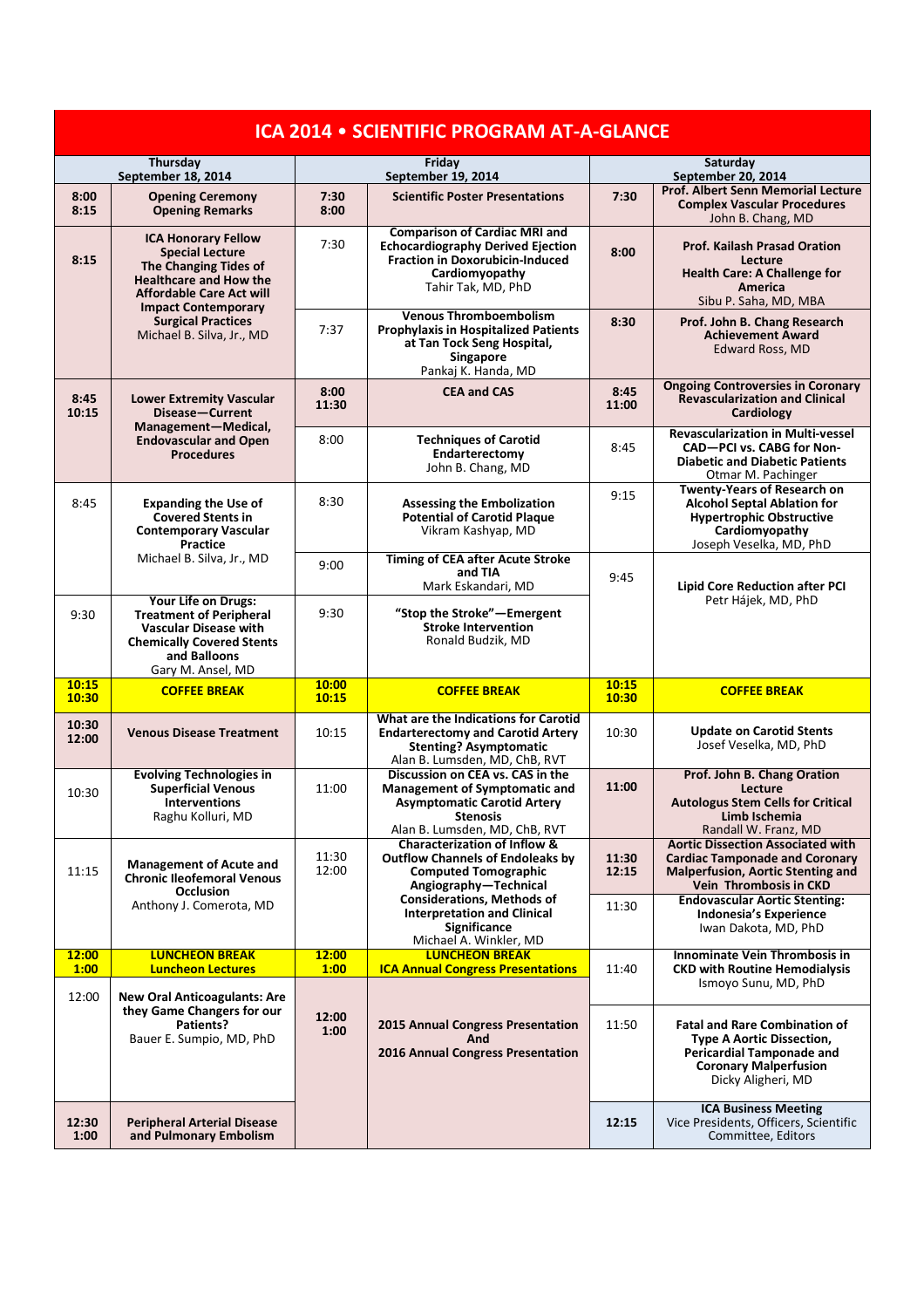| 12:30        | <b>Treatment of Sub-massive</b><br>Pulmonary Embolism at a<br><b>Tertiary Center using Low-</b><br><b>Dose Catheter-Directed</b><br><b>Thrombolysis</b>                                                                            | 1:00<br>1:30         | <b>EVAR for the Treatment of AAA's</b><br>and Current Practice for TEVAR                                                                                                                                                      |
|--------------|------------------------------------------------------------------------------------------------------------------------------------------------------------------------------------------------------------------------------------|----------------------|-------------------------------------------------------------------------------------------------------------------------------------------------------------------------------------------------------------------------------|
|              |                                                                                                                                                                                                                                    | 1:00                 | <b>Update and Current Practices for</b><br><b>TEVAR</b><br>Alan B. Lumsden, MD, ChB, RVT                                                                                                                                      |
| 12:40        | John A. Phillips, MD<br><b>Clinical Outcomes of Carotid</b><br><b>Stenting Performed at a</b><br><b>Tertiary Care Community</b><br>Hospital-A Multi-Specialty<br>Approach<br>Mitchel Silver, DO<br><b>Erectile Dysfunction and</b> | 1:30<br>3:00         | <b>Preventive Management of</b><br><b>Cardiovascular Disease and an</b><br><b>Update in the Medical Management</b><br>of Coronary Artery Disease                                                                              |
| 12:50        | <b>Peripheral Arterial Disease</b><br>Otto O. Ettala, MD                                                                                                                                                                           |                      | <b>Cardiovascular Physiology &amp; Disease</b>                                                                                                                                                                                |
| 1:00<br>4:30 | <b>Aortic Aneurysms</b>                                                                                                                                                                                                            | 1:30                 | <b>Prevention at High Altitude</b><br>Thomas F. Whayne, Jr., MD, PhD                                                                                                                                                          |
| 1:00         | <b>Endovascular Management of</b><br><b>Paravisceral and</b><br><b>Thoracoabdominal Aortic</b><br>Aneurysms-An Update<br>Darren B. Schneider, MD<br><b>Management of Complicated</b>                                               | 2:00                 | Sympathovagal Balance-<br><b>Prognostic Indicator for Coronary</b><br><b>Disease and Congestive Heart</b><br><b>Failure</b><br>Gary L. Murray, MD                                                                             |
| 1:30         | <b>Type B Aortic Dissection</b><br>Joseph V. Lombardi, Sr., MD                                                                                                                                                                     |                      |                                                                                                                                                                                                                               |
| 2:00         | <b>Surgical Management of</b><br>Thoracic Aortic Aneurysms-<br><b>Tips and Tricks</b><br>John A. Elefteriades                                                                                                                      | 2:30                 | <b>Chest Irradiation Associated</b><br><b>Cardiovascular Disease</b>                                                                                                                                                          |
| 2:30         | <b>Genetic Impact of Aortic</b><br>Aneurysms<br>John A. Elefteriades, MD                                                                                                                                                           |                      | Malka Yahalom, MD, DSc                                                                                                                                                                                                        |
| 3:00         | <b>COFFEE BREAK</b>                                                                                                                                                                                                                | 3:00                 | <b>COFFEE BREAK</b>                                                                                                                                                                                                           |
|              |                                                                                                                                                                                                                                    |                      |                                                                                                                                                                                                                               |
| 3:15         | <b>Outcome and Management</b><br>of Type II Endoleaks<br>Wei Zhou, MD                                                                                                                                                              | 3:15<br>4:00         | Thrombosis, Diabetic Foot and<br>Hypo-gastric Artery Embolization in<br><b>Obstetrics and Gynecology</b>                                                                                                                      |
| 3:45         | Update on Open Repair of<br><b>Thoracic and Thoraco-</b><br>abdominal Aortic Aneurysms<br>Richard Cambria, MD                                                                                                                      | 3:15                 | <b>Arterial and Venous Thrombosis</b><br>with Protein C Deficiency Presenting<br>as Cerebral Infarct and Pulmonary<br><b>Embolism</b><br>Benedict Azucena, MD                                                                 |
| 4:30<br>5:00 | <b>Matrix Vascular Patch in</b><br><b>Carotid Endarterectomy and</b><br><b>Complications of Aortic Valve</b><br>Replacement                                                                                                        | 3:30                 | <b>Favorable Outcome of Two Cases of</b><br><b>Elderly Patients with First</b><br><b>Presentation of May-Thurner</b><br><b>Syndrome (MTS) Treated with</b><br><b>Thrombolysis Followed by Stenting</b><br>Annamarie Borja, MD |
| 4:30         | <b>Vascular Complications</b><br><b>Associated with Transfemoral</b><br><b>Aortic Valve Replacement</b><br>George L. Hines, MD                                                                                                     | 3:45                 | <b>Prevalence, Trends and Magnitude</b><br>of Diabetic Foot Amputation in<br>Egypt<br>Sherif Shalaby, MD                                                                                                                      |
| 4:40         | <b>Prospective Evaluation of an</b><br><b>Extracellular Matrix Vascular</b><br><b>Patch in Carotid</b><br>Endarterectomy<br>Geoffrey Blossom, MD                                                                                   | 4:00                 | <b>Lessons Learned from Hypogastric</b><br>Artery Ligation or Embolization in<br><b>Obstetrics and Gynecology Patients</b><br>Gautham Chitragari, MBBS                                                                        |
| 5:00         | <b>ICA Business Meeting</b><br><b>Board of Directors Meeting</b><br>56 <sup>th</sup> Annual World Congress                                                                                                                         | 4:00<br>4:30<br>5:30 | <b>Normothermic Ex-Vivo Liver</b><br>Perfusion as a Platform for the<br><b>Assessment and Repair of Marginal</b><br><b>Donor Organs</b><br>Sylvester M. Black, MD, PhD<br><b>Evening Cocktail Hour</b>                        |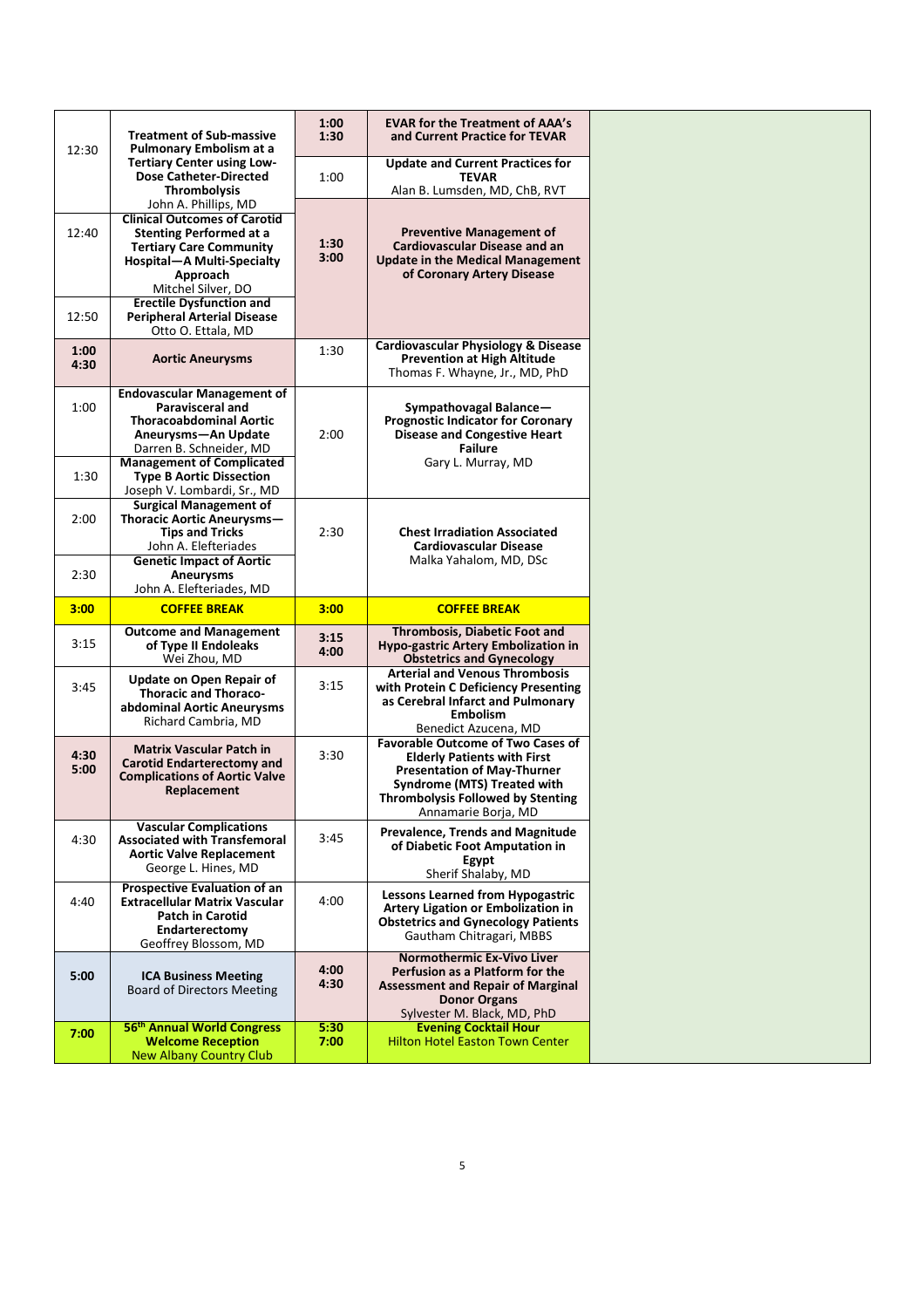## **56thAnnual World Congress Hilton Hotel ▪ Easton Center Columbus, Ohio September 18, 19, 20, 2014 Scientific Program Addendum**

#### **Thursday, September 20, 2014**

#### **Accreditation**

OhioHealth is accredited by the Ohio State Medical Association to provide continuing medical education (CME) for physicians. OhioHealth designates this live activity for a maximum of 8.25 *AMA/PRA Category 1 credit(s)™*. Physicians should claim only the credit commensurate with the extent of their participation in this activity.

#### **Friday, September 19, 2014**  $7:30 \text{ am} - 8:00 \text{ am}$ Eighth Scientific Session **Scientific Poster Presentations**

#### **Moderators:**

#### **Pertti Aarnio, MD, PhD, FICA**

Professor of Surgery, University of Turku, Pori, Finland; Member, Board of Directors and Co-Chairperson, Scientific Committee, International College of Angiology; Treasurer, International College of Angiology; Senior Editor, *International Journal of Angiology.* **Edward Ross, MD, FACC, FICA**

Clinical Professor of Cardiology, Indiana University School of Medicine, Indianapolis, Indiana; Member, Board of Directors, International College of Angiology; Co-Chairperson, Scientific Committee, International College of Angiology; Member, Editorial Board, *International Journal of Angiology.* •

- 7:30 **Comparison of Cardiac MRI and Echocardiography Derived Ejection Fraction in Doxorubicin-Induced Cardiomyopathy:** Tahir Tak, MD, PhD, FICA, FACC, Division of Cardiovascular Diseases, Mayo Clinic Health System-Franciscan Healthcare, La Crosse, Wisconsin and Mayo Clinic, Rochester, Minnesota.
- 7:37 **Venous Thromboembolism Prophylaxis in Hospitalized Patients at Tan Tock Seng Hospital, Singapore:** Pankaj K. Handa, MD, MRCP(Ire), FRCP(Ire), FAMS(Int.Med.), FICA, Senior Consultant in Internal Medicine, Vascular Medicine and Hypertension, Department of General Medicine, Tan Tock Seng Hospital, Singapore; Associate Regional Secretary, International College of Angiology.

*Questions and Answers with Audience Participation*

 $8:00$  am  $-11:30$  am Ninth Scientific Session

**CEA and CAS**

#### **Moderators:**

#### **John B. Chang, MD, FACS, FICA**

Professor, Clinical Surgery, Hofstra LIJ-Northshore School of Medicine, Uniondale, New York; Adjunct Professor, Clinical Surgery, Albert Einstein College of Medicine, Bronx, New York; Chairman, Board of Directors, International College of Angiology; Editor-in-Chief, *International Journal of Angiology*; Founding Chairman, Asian Society for Vascular Surgery; Chairman, Scholarship Committee, and First Vice-President, Society of Honorary Police Surgeons, City of New York, New York, New York; Director, Long Island Vascular Center, Roslyn.

#### **Wei Zhou, MD, FACS, FICA**

Professor of Surgery, Stanford University School of Medicine, Stanford, California; Chief, Vascular Surgery, VA Palo Alto Health Care System, Palo Alto, California; Member, Editorial Board, *International Journal of Angiology.*

10:15 **What is the Present and Possible Future Role of CAS for the Treatment of Carotid Stenosis? Symptomatic and Asymptomatic:** Frank J. Veith, MD, FACS, FICA, Honorary Fellow, International College of Angiology; Professor of Surgery, Cleveland Clinic, Cleveland Ohio and New York University, New York, New York; The William J. von Liebig Chair in Vascular Surgery, The Cleveland Clinic Foundation, Cleveland, Ohio. **PRESENTATION CANCELLED**

10:15 **What are the Indications for Carotid Endarterectomy and Carotid Artery Stenting? Asymptomatic**: Alan B. Lumsden, MD, ChB, RVT, FACS, Professor and Medical Director, Methodist DeBakey Heart and Vascular Center, The Methodist Hospital, Houston, Texas.

#### *Questions and Answers with Audience Participation*

• 11:00 am – 11:30 am

Tenth Scientific Session

**Discussion on CEA vs CAS in the Management of Symptomatic and Asymptomatic Carotid Artery Stenosis**

*A Discussion and Debate* Alan B. Lumsden, MD, ChB, RVT, FACS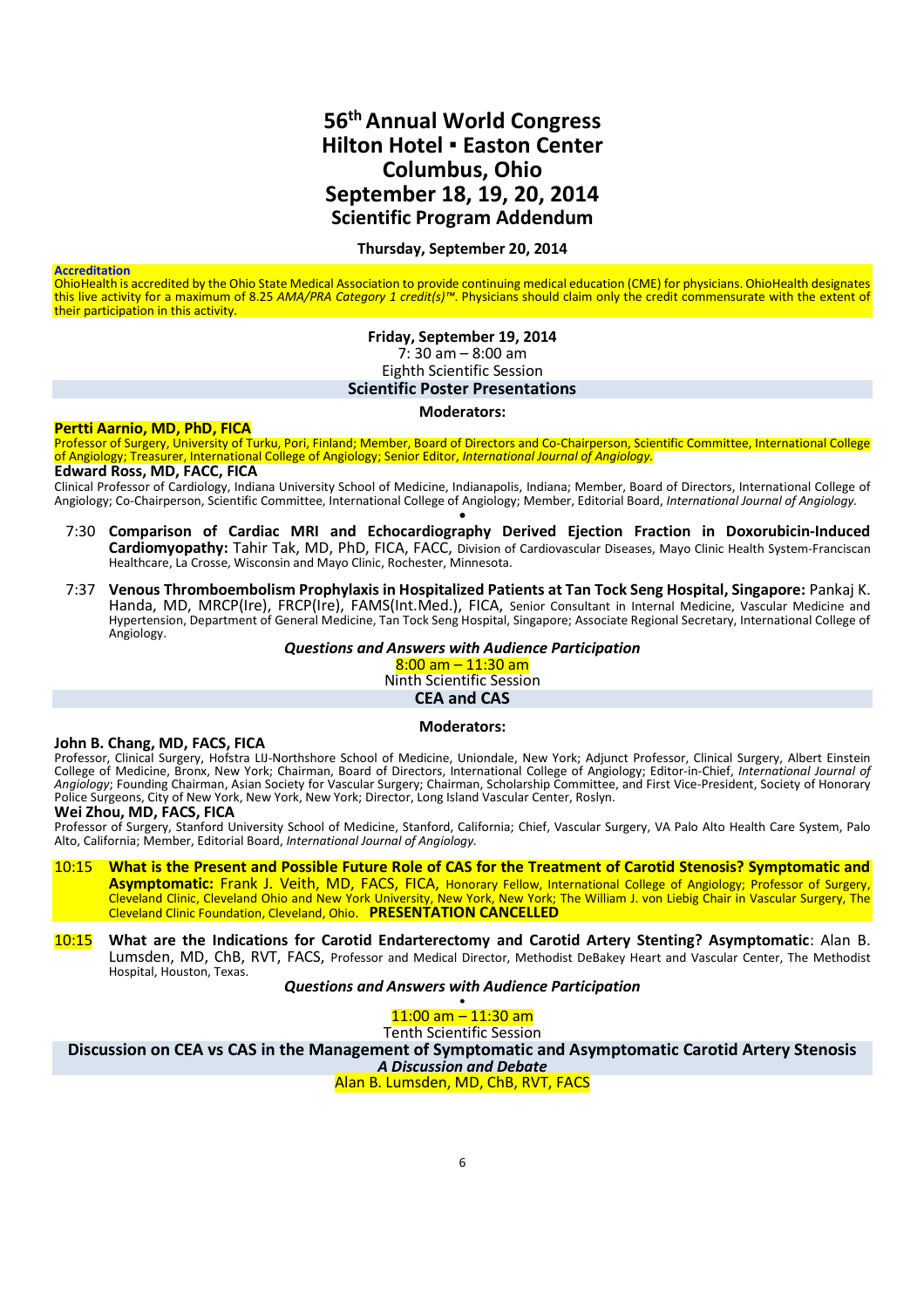### **Friday, September 19, 2014 (Continued)**  $11:30$  am  $-12:00$  Noon

Eleventh Scientific Session

## **Characterization of Inflow and Outflow Channels of Endoleaks by Computed Tomographic Angiography— Technical Considerations, Methods of Interpretation and Clinical Significance**

*A Special Luncheon Lecture* **Introduction By:**

#### **Sibu P. Saha, MD, MBA, FACS, FICA**

Professor of Surgery and Bioengineering; Chief, Division of Cardiovascular and Thoracic Surgery; Frank C. Spender, MD Endowed Chair in Surgery; Chairman, Directors Council, Gill Heart Institute, University of Kentucky College of Medicine, Lexington, Kentucky; Member, Board of Directors, International College of Angiology; Co-Chairperson, Scientific Committee, International College of Angiology; Member, Editorial Board, *International Journal of Angiology.*

**Presentation By:**

#### **Michael A. Winkler, MD, FICA**

Assistant Professor of Radiology, Internal Medicine, and Cardiology; Department of Radiology, University of Kentucky Medical Center, Lexington, Kentucky.

#### *Questions and Answers with Audience Participation*

• 12:00 Noon – 1:00 pm **LUNCHEON BREAK**

•  $12:00$  pm  $-1:00$  pm

Twelfth Scientific Session

#### **Young Investigator Award Presentation – CANCELLED PRESENTATION**

#### **REPLACED WITH:**

- 12:30 **57th Annual World Congress Presentation:** Iwan Dakota, MD, PhD, FICA, FACC, FESC, FSCAI, Director, General Affairs, National Cardiovascular Center Harapan Kita, Vascular Division, Department of Cardiology and Vascular Medicine, Jakarta, Indonesia; Faculty of Medicine, University of Indonesia, Jakarta, Indonesia; Regional Secretary, International College of Angiology; Member, Editorial Board, *International Journal of Angiology.*
- 12:45 **58th Annual World Congress Presentation:** Josef Veselka, MD, PhD, FESC, FICA, Professor of Medicine; Department of Cardiology, 2nd Medical School, Charles University and University Hospital Motol, Prague, Czech Republic; Vice President, Scientific Council, International College of Angiology; Member, Editorial Board, *International Journal of Angiology.*

#### CME accreditation is not provided for these presentations

#### • 1:00 pm – 1:30 pm Thirteenth Scientific Session

#### **EVAR for the Treatment of AAA's and Current Practice for TEVAR**

#### **Introduction By:**

## **John B. Chang, MD, FACS, FICA**

Professor, Clinical Surgery, Hofstra LIJ-Northshore School of Medicine, Uniondale, New York; Adjunct Professor, Clinical Surgery, Albert Einstein College of Medicine, Bronx, New York; Chairman, Board of Directors, International College of Angiology; Editor-in-Chief, *International Journal of Angiology*; Founding Chairman, Asian Society for Vascular Surgery; Chairman, Scholarship Committee, and First Vice-President, Society of Honorary Police Surgeons, City of New York, New York, New York; Director, Long Island Vascular Center, Roslyn. •

1:00 **Update and Current Practices for TEVAR:** Alan B. Lumsden, MD, ChB, RVT, FACS, Professor and Medical Director, Methodist DeBakey Heart and Vascular Center, The Methodist Hospital, Houston, Texas.

#### *Questions and Answers with Audience Participation*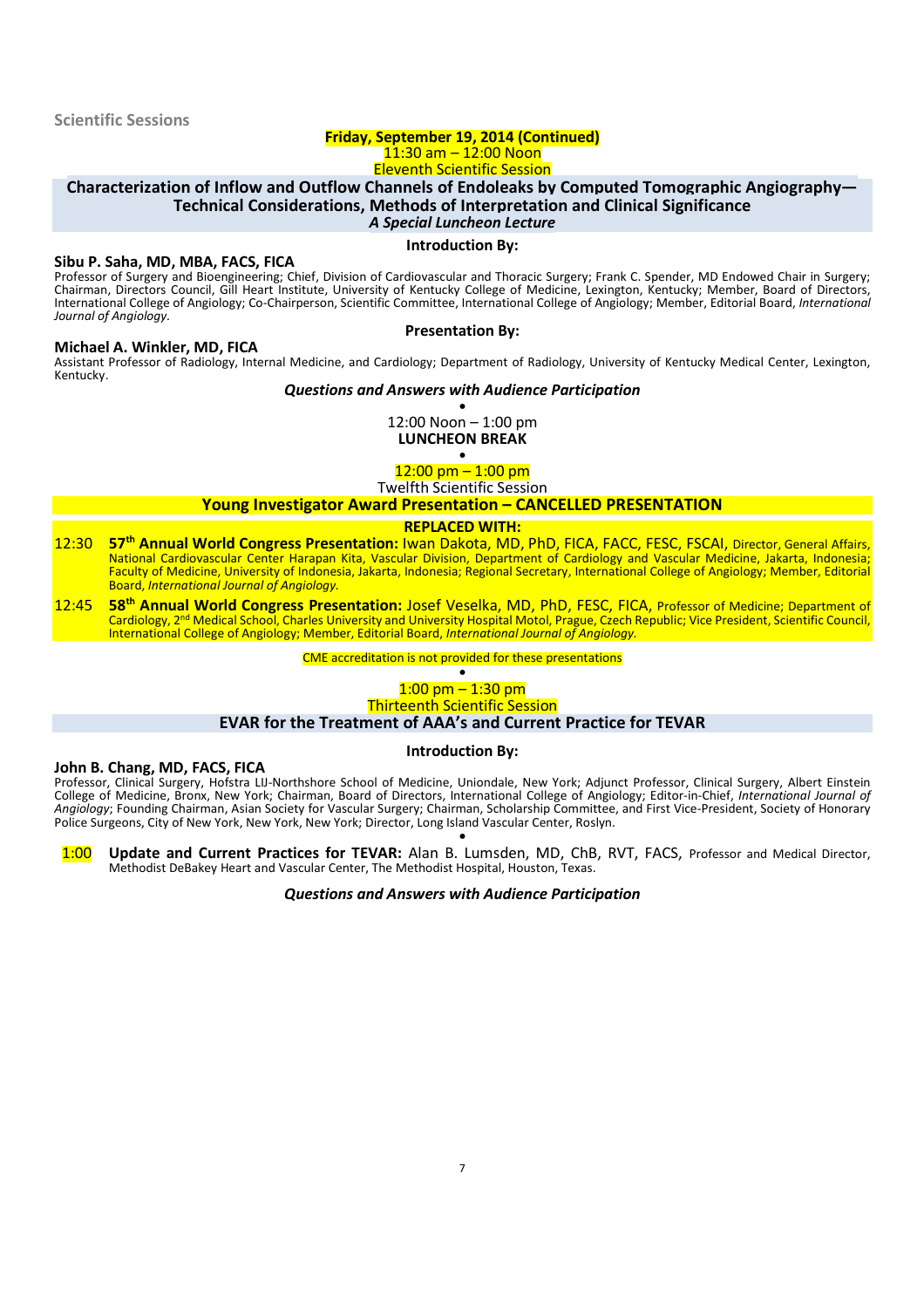#### **Friday, September 19, 2014 (Continued)**

### $1:30 \text{ pm} - 3:00 \text{ pm}$

Fourteenth Scientific Session

**Preventative Management of Cardiovascular Disease and an Update in the Medical Management of**

## **Coronary Artery Disease**

#### **Moderators:**

#### **Univ.-Prof. Dr. Otmar M. Pachinger, MD, FESC, FAHA, FICA**

Professor Emeritus, Distinguished Professor of Cardiology, Medical University of Innsbruck, Innsbruck, Austria; President, Austrian Heart Foundation; President and Member, Board of Directors, International College of Angiology; Senior Editor, *International Journal of Angiology.* **Iwan Dakota, MD, PhD, FICA, FACC, FESC, FSCAI**

Director, General Affairs, National Cardiovascular Center Harapan Kita, Vascular Division, Department of Cardiology and Vascular Medicine, Jakarta, Indonesia; Faculty of Medicine, University of Indonesia, Jakarta, Indonesia; Regional Secretary, International College of Angiology; Member, Editorial Board, *International Journal of Angiology.* •

- 2:00 **Does Oxidative Stress Play a Role in the Added Sugar-induced Cardiovascular Disease?** Kailash Prasad, MBBS (Hons), MD, PhD, FRCPC, FACC, FICA, FIACS, Professor Emeritus of Physiology, College of Medicine, University of Saskatchewan, Saskatoon, Canada; Member, Board of Directors, International College of Angiology; Chairman, Scientific Committee, International College of Angiology; Consulting Editor, *International Journal of Angiology;* Department of Physiology, College of Medicine, University of Saskatchewan, Saskatoon, Saskatchewan, Canada. – **PRESENTATION CANCELLED**
- 1:30 **Cardiovascular Physiology and Disease Prevention at High Altitude:** Thomas F. Whayne, Jr., MD, PhD, FACC, FICA, Professor of Medicine (Cardiology), Division of Cardiovascular Medicine, Gill Heart Institute, University of Kentucky, Lexington, Kentucky; Vice President, International College of Angiology; Member, Editorial Board, *International Journal of Angiology.*
- 2:00 **Sympathovagal Balance—Prognostic Indicator for Coronary Disease and Congestive Heart Failure:** Gary L. Murray, MD, FICA, FACC, FASNC, FSCASI, Heart and Vascular Institute, Germantown, Tennessee.
- 2:30 **Chest Irradiation Associated Cardiovascular Disease:** Malka Yahalom, MD, DSc, FICA, Heart Institute, HaEmek Medical Center, Afula, Israel; Adjunct Senior Lecturer Emeritus, Rappaport Faculty of Medicine, Technion, Haifa, Israel; Director Emeritus, Pacemaker Unit, Western Galilee Hospital, Nahariya, Israel; Member, Editorial Board, *International Journal of Angiology.*

#### *Questions and Answers with Audience Participation*

#### • 3:00 **COFFEE BREAK**

#### • 3:15 pm – 4:30 pm

Fifteenth Scientific Session

#### **Thrombosis, Diabetic Foot and Hypogastric Artery Embolization in Obstetrics and Gynecology**

#### **Moderators:**

#### **Elie D. Aboulafia, MD, MSc (Surg), RVT, RPVI, FACS, FICA**

Clinical Professor of Surgery, Michigan State University, Lansing, Michigan; Clinical Professor of Medicine, Wayne State University, Detroit, Michigan; Member, Board of Directors, International College of Angiology; Member, Editorial Board, *International Journal of Angiology;* Member, Board of Trustees, International College of Surgeons (United States Section); Farmington Hills, Michigan.

#### **Rajinder P. Sharma, MD, FSIR, FICA**

Associate Professor of Radiology, Wayne State University School of Medicine; Former Senior Staff, Interventional Radiology, Henry Ford Hospital, Detroit, Michigan; Member, Board of Directors and President-Elect, International College of Angiology; Member, Editorial Board, *International Journal of Angiology.*

#### **ABOVE IS A CORRECTION TO DR. RAJINDER P. SHARMA'S ACADEMIC AFFILIATIONS**

- 3:15 **Arterial and Venous Thrombosis with Protein C Deficiency Presenting as Cerebral Infarct and Pulmonary Embolism—A Case Report:** Benedict Azucena, MD, AFICA, Department of General Medicine, Tan Tock Seng Hospital, Singapore.
- 3:30 **Favorable Outcome of Two Cases of Elderly Patients with First Presentation of May-Thurner Syndrome (MTS) Treated with Thrombolysis Followed by Stenting:** Annamarie Borja, MD, AFICA, Department of General Medicine, Tan Tock Seng Hospital, Singapore.
- 3:45 **Prevalence, Trends and Magnitude of Diabetic Foot Amputation in Egypt:** Sherif Shalaby, MD, AFICA, Section of Vascular Surgery, Department of Surgery, Yale University School of Medicine, New Haven, Connecticut.
- 4:00 **Lessons Learned from Hypogastric Artery Ligation or Embolization in Obstetrics and Gynecology Patients:** Gautham Chitragari, MBBS, AFICA, Section of Vascular Surgery, Department of Surgery, Yale University School of Medicine, New Haven, Connecticut.

#### *Questions and Answers with Audience Participation* **REVISION OF ACCREDITATION STATEMENT FOR FRIDAY, SEPTEMBER 19, 2014**

**Accreditation**

OhioHealth is accredited by the Ohio State Medical Association to provide continuing medical education (CME) for physicians. OhioHealth designates this live activity for a maximum of 7.5 *AMA/PRA Category 1 credit(s)™*. Physicians should claim only the credit commensurate with the extent of their participation in this activity.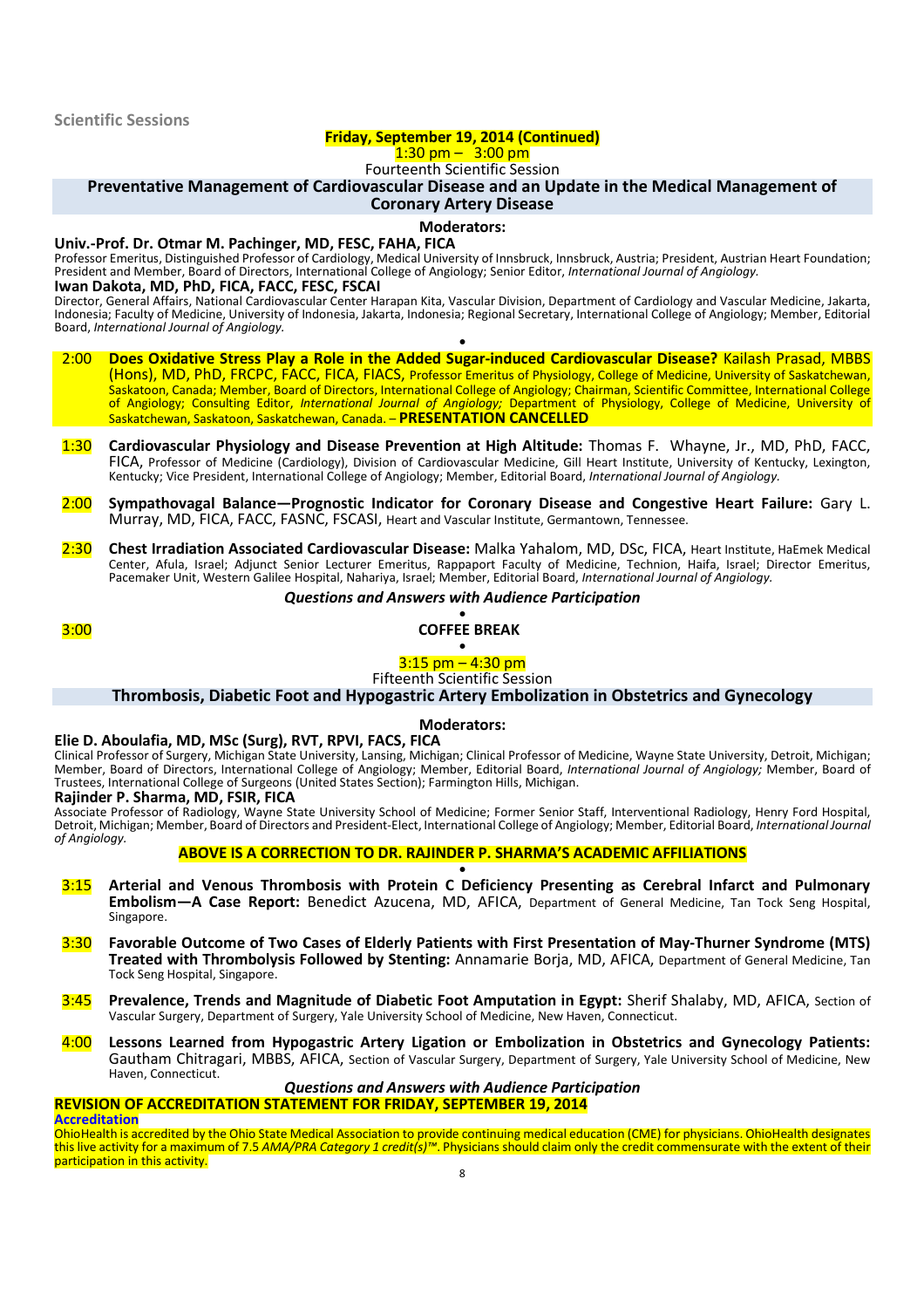## **Saturday, September 20, 2014**

Seventeenth Scientific Session

7:30 am – 8:00 am

#### **Professor Albert Senn Memorial Lecture**

#### **Complex Vascular Procedures**

#### **Introduction By:**

#### **Randall W. Franz, MD, FACS, RVT, FICA**

Associate Professor of Surgery, Ohio University School of Medicine, Columbus, Ohio; Adjunct Assistant Professor of Surgery, Ohio State University School of Medicine, Columbus, Ohio; Chief, Vascular and Endovascular Surgery; Medical Director, Grant Vascular and Vein Center, Columbus, Ohio;<br>Chairman, Local Organizing Committee, 56<sup>th</sup> Annual World Congress, Internatio International College of Angiology; Member, Editorial Board, *International Journal of Angiology*.

#### **Presentation By:**

#### **John B. Chang, MD, FACS, FICA,** *Program Chairman*

Professor, Clinical Surgery, Hofstra LIJ-Northshore School of Medicine, Uniondale, New York; Adjunct Professor, Clinical Surgery, Albert Einstein College of Medicine, Bronx, New York; Chairman, Board of Directors, International College of Angiology; Editor-in-Chief, *International Journal of Angiology*; Founding Chairman, Asian Society for Vascular Surgery; Chairman, Scholarship Committee, and First Vice-President, Society of Honorary Police Surgeons, City of New York, New York, New York; Director, Long Island Vascular Center, Roslyn, New York.

#### *Questions and Answers with Audience Participation*

• 8:00 am – 8:30 am

#### Eighteenth Scientific Session **Professor Kailash Prasad Oration Lecture Health Care: A Challenge for America!**

#### **Introduction By:**

#### **John B. Chang, MD, FACS, FICA,** *Program Chairman*

Professor, Clinical Surgery, Hofstra LIJ-Northshore School of Medicine, Uniondale, New York; Adjunct Professor, Clinical Surgery, Albert Einstein College of Medicine, Bronx, New York; Chairman, Board of Directors, International College of Angiology; Editor-in-Chief, *International Journal of Angiology*; Founding Chairman, Asian Society for Vascular Surgery; Chairman, Scholarship Committee, and First Vice-President, Society of Honorary Police Surgeons, City of New York, New York, New York; Director, Long Island Vascular Center, Roslyn, New York. **Presentation By:**

#### **Sibu P. Saha, MD, MBA, FACS, FICA**

Professor of Surgery and Bioengineering; Chief, Division of Cardiovascular and Thoracic Surgery; Frank C. Spender, MD Endowed Chair in Surgery; Chairman, Directors Council, Gill Heart Institute, University of Kentucky College of Medicine, Lexington, Kentucky; Member, Board of Directors, International College of Angiology; Co-Chairperson, Scientific Committee, International College of Angiology; Member, Editorial Board, *International Journal of Angiology.*

#### *Questions and Answers with Audience Participation*

• 8:30 am – 8:45 am

#### **Professor John B. Chang Research Achievement Award**

#### **Introduction By:**

#### **Sibu P. Saha, MD, MBA, FACS, FICA**

Professor of Surgery and Bioengineering; Chief, Division of Cardiovascular and Thoracic Surgery; Frank C. Spender, MD Endowed Chair in Surgery; Chairman, Directors Council, Gill Heart Institute, University of Kentucky College of Medicine, Lexington, Kentucky; Member, Board of Directors, International College of Angiology; Co-Chairperson, Scientific Committee, International College of Angiology; Member, Editorial Board, *International Journal of Angiology.* •

#### **Edward Ross, MD, FICA**

Clinical Professor of Cardiology, Indiana University School of Medicine, Indianapolis, Indiana; Member, Board of Directors, International College of Angiology; Co-Chairperson, Scientific Committee, International College of Angiology; Member, Editorial Board, *International Journal of Angiology.*

CME accreditation is not provided for this Research Achievement Award.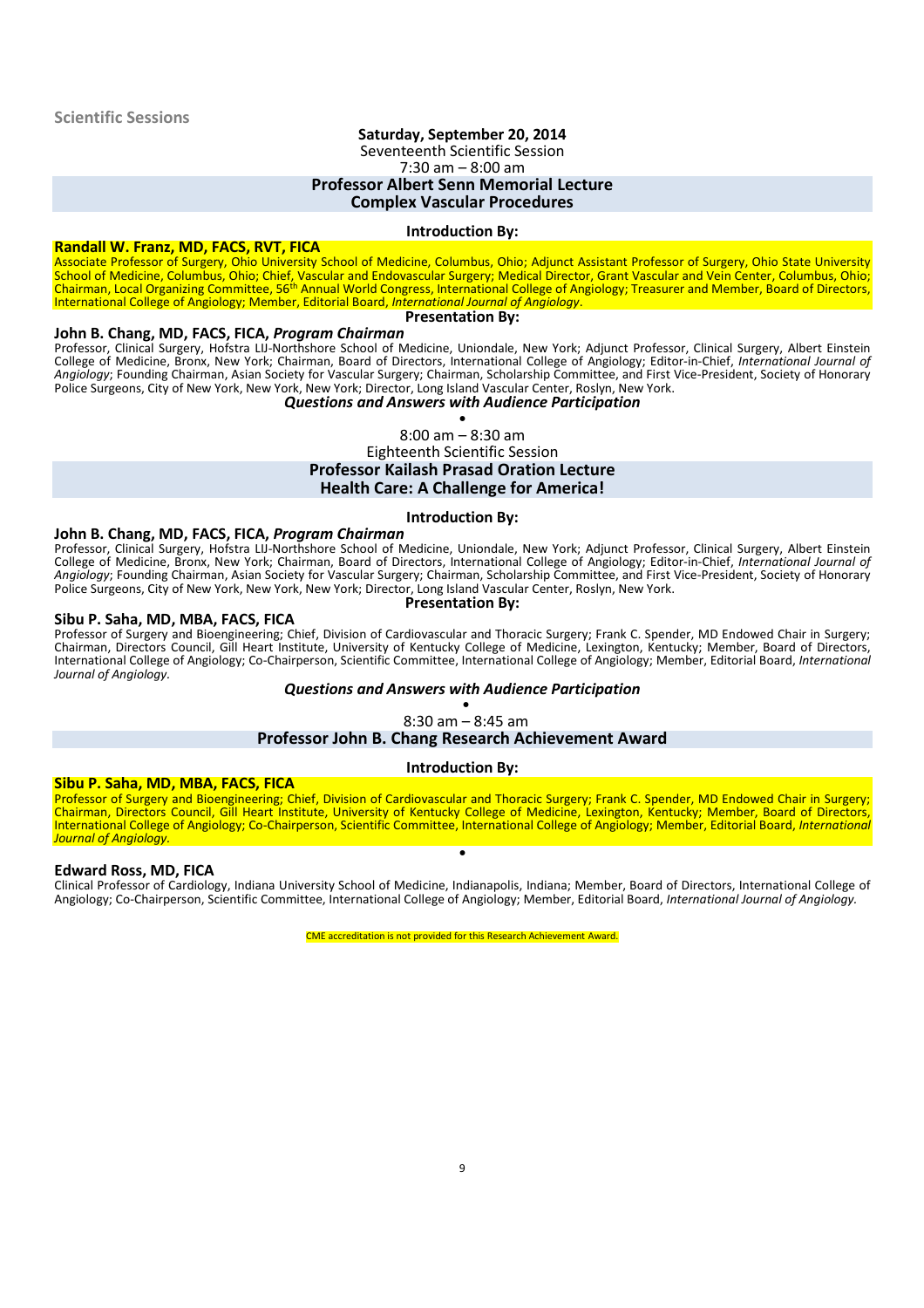#### **Scientific Sessions**

#### 11:00 am – 11:30 am Twentieth Scientific Session **Professor Hans J. Hachen Memorial Lecture Atherosclerosis Prevention by Pentoxifylline PRESENTATION CANCELLED**

#### **Introduction By:**

#### **Pertti Aarnio, MD, PhD, FICA**

Professor of Surgery, University of Turku, Pori, Finland; Member, Board of Directors and Co-Chairperson, Scientific Committee, International College of Angiology; Treasurer, International College of Angiology; Senior Editor, *International Journal of Angiology.*

**Presentation By:**

#### **Kailash Prasad, MBBS (Hons), MD, PhD, FRCPC, FACC, FICA, FIACS**

Professor Emeritus of Physiology, College of Medicine, University of Saskatchewan, Saskatoon, Canada; Member, Board of Directors, International College of Angiology; Chairman, Scientific Committee, International College of Angiology; Consulting Editor, *International Journal of Angiology;* Department of Physiology, College of Medicine, University of Saskatchewan, Saskatoon, Saskatchewan, Canada.

#### *Questions and Answers with Audience Participation*

•  $11:00$  am  $-11:30$  pm

Twentieth Scientific Session

#### **Professor John B. Chang Oration Lecture**

**Autologous Stem Cells for Critical Limb Ischemia**

**Introduction By:**

#### **Elie D. Aboulafia, MD, MSc (Surg), RVT, RPVI, FACS, FICA**

Clinical Professor of Surgery, Michigan State University, Lansing, Michigan; Clinical Professor of Medicine, Wayne State University, Detroit, Michigan; Member, Board of Directors, International College of Angiology; Member, Editorial Board, *International Journal of Angiology;* Member, Board of Trustees, International College of Surgeons (United States Section); Farmington Hills, Michigan.

#### **Presentation By:**

**Randall W. Franz, MD, FACS, RVT, FICA**

Associate Professor of Surgery, Ohio University School of Medicine, Columbus, Ohio; Adjunct Assistant Professor of Surgery, Ohio State University School of Medicine, Columbus, Ohio; Chief, Vascular and Endovascular Surgery; Medical Director, Grant Vascular and Vein Center, Columbus, Ohio; Chairman, Local Organizing Committee, 56<sup>th</sup> Annual World Congress, International College of Angiology; Treasurer and Member, Board of Directors, International College of Angiology; Member, Editorial Board, *International Journal of Angiology*.

#### *Questions and Answers with Audience Participation*

#### **•** Twenty-First Scientific Session

11:30 Noon – 12:15 pm

#### **Aortic Dissection Associated with Cardiac Tamponade and Coronary Malperfusion, Aortic Stenting and Vein Thrombosis in Chronic Kidney Disease**

#### **Moderators:**

#### **John A. Elefteriades, MD, FACS, FICA**

William W.L. Glenn Professor of Cardiothoracic Surgery; Vice Chairman and Member, Board of Directors, International College of Angiology; Co-Chairperson, Scientific Committee, International College of Angiology; Co-Editor-in-Chief, *International Journal of Angiology;* Director, Aortic Institute at Yale-New Haven, Yale University School of Medicine, New Haven, Connecticut.

#### **Randall W. Franz, MD, FACS, RVT, FICA**

Associate Professor of Surgery, Ohio University School of Medicine, Columbus, Ohio; Adjunct Assistant Professor of Surgery, Ohio State University School of Medicine, Columbus, Ohio; Chief, Vascular and Endovascular Surgery; Medical Director, Grant Vascular and Vein Center, Columbus, Ohio;<br>Chairman, Local Organizing Committee, 56<sup>th</sup> Annual World Congress, Internatio International College of Angiology; Member, Editorial Board, *International Journal of Angiology*. •

- 11:30 **Endovascular Aortic Stenting: Indonesia's Experience:** Iwan Dakota, MD, PhD, FICA, FESC, FACC, FSCAI, Vascular Division, Department of Cardiology and Vascular Medicine, Faculty of Medicine, University of Indonesia, National Cardiovascular Center, Harapan Kita Hospital, Jakarta, Indonesia; Regional Secretary, International College of Angiology; Member, Editorial Board, *International Journal of Angiology.*
- 11:40 **Innominate Vein Thrombosis in Chronic Kidney Disease with Routine Hemodialysis:** Ismoyo Sunu, MD, PhD, FICA, Vascular Division, Department of Cardiology and Vascular Medicine, Faculty of Medicine, University of Indonesia, National Cardiovascular Center, Harapan Kita Hospital, Jakarta, Indonesia.
- 11:50 **Fatal and Rare Combination of Type A Aortic Dissection, Pericardial Tamponade and Coronary Malperfusion:** Dicky Aligheri, MD, Department of Adult Cardiac and Vascular Surgery, National Heart and Vascular Center, Harapan Kita Hospital, Jakarta, Indonesia.

#### *Questions and Answers with Audience Participation* **REVISION OF ACCREDITATION STATEMENT FOR FRIDAY, SEPTEMBER 19, 2014**

**Accreditation**

OhioHealth is accredited by the Ohio State Medical Association to provide continuing medical education (CME) for physicians. OhioHealth designates this live activity for a maximum of 4.25 *AMA/PRA Category 1 credit(s)™*. Physicians should claim only the credit commensurate with the extent of their participation in this activity.

**12:15 pm—Congress Adjourns**